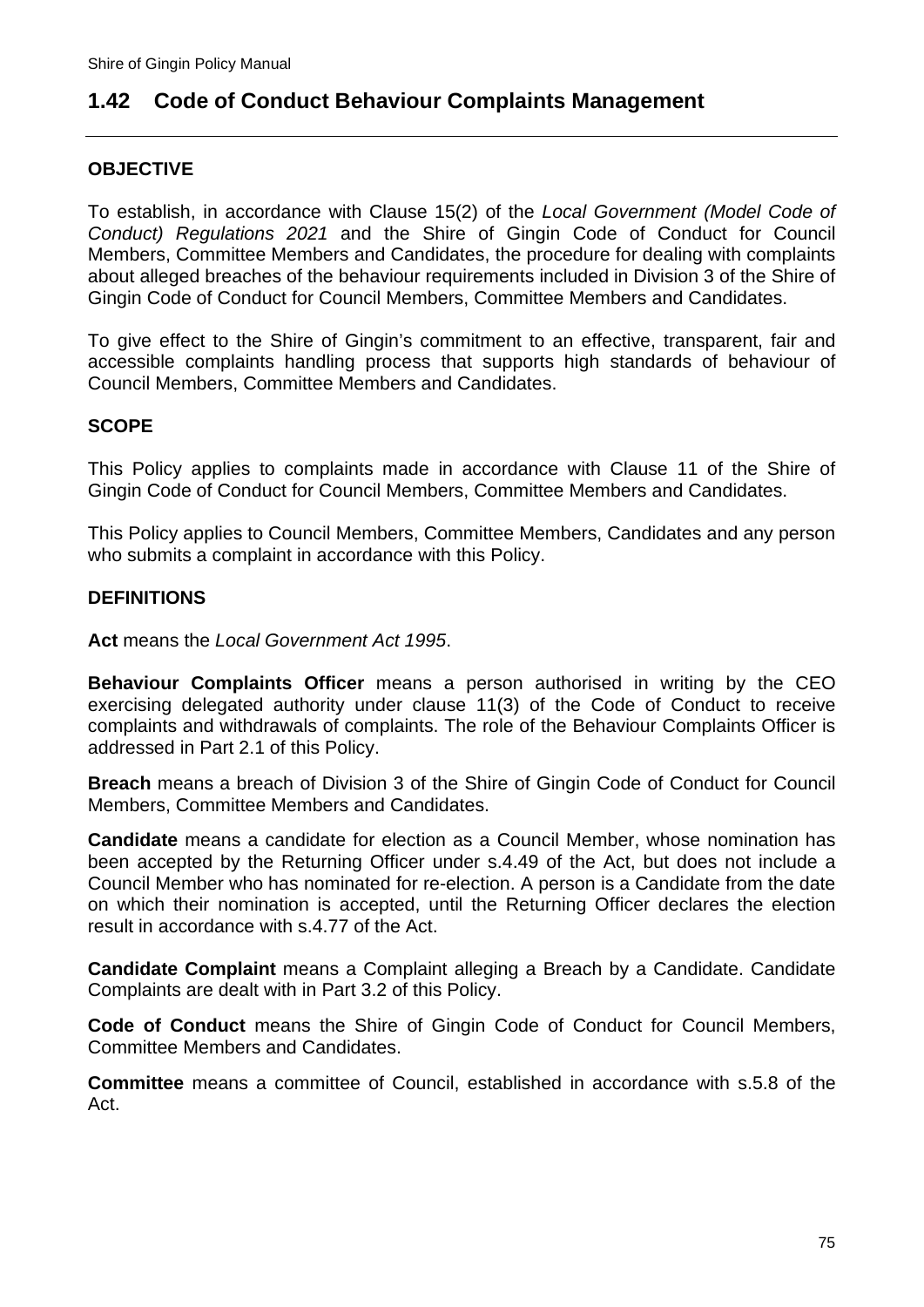**Committee Member** means a Council Member, employee of the Shire of Gingin or other person who has been appointed by the Council to be a member of a Committee, in accordance with s.5.10(1) of the Act. A person is a Committee Member from the date on which they are appointed, until their appointment expires or is terminated by Council resolution.

**Complaint** means a complaint submitted under Clause 11 of the Code of Conduct.

**Complainant** means a person who has submitted a Complaint in accordance with this Policy.

**Complaint Assessor** means a person appointed by the Behaviour Complaints Officer in accordance with Part 2.2 and Part 3.8 of this Policy.

**Complaint Documents** means the Complaint Form and any supporting information, evidence, or attachments provided by the Complainant.

**Complaint Form** means the form approved under clause 11(2)(a) of the Code of Conduct by the CEO exercising delegated authority.

**Council** means the Council of the Shire of Gingin.

**Council or Committee Meeting** means a formal meeting of the Council or a Committee that is called and convened in accordance with the Act. It does not include informal meetings, such as workshops or briefings.

**Council Member** means a person who is currently serving a term of office as an elected member of the Council in accordance with the Act.

**Finding** means a finding made in accordance with clause 12(1) of the Code of Conduct as to whether the alleged Breach has or has not occurred.

**Plan** means a Plan that may be prepared and implemented under clause 12(4)(b) of the Code of Conduct, to address the behaviour of the person to whom the complaint relates (the Respondent), if a Finding has been made that a Breach has occurred.

**Response Documents** means the response provided by the Respondent to the Complaint, and includes any supporting information or evidence that is supplied.

### **POLICY**

### **1. Principles**

#### **1.1 Procedural fairness**

The principles of procedural fairness, or natural justice, will apply when dealing with a Complaint under this Policy. In particular:

 the Respondent will be afforded a reasonable opportunity to be heard before any findings are made, or a plan implemented;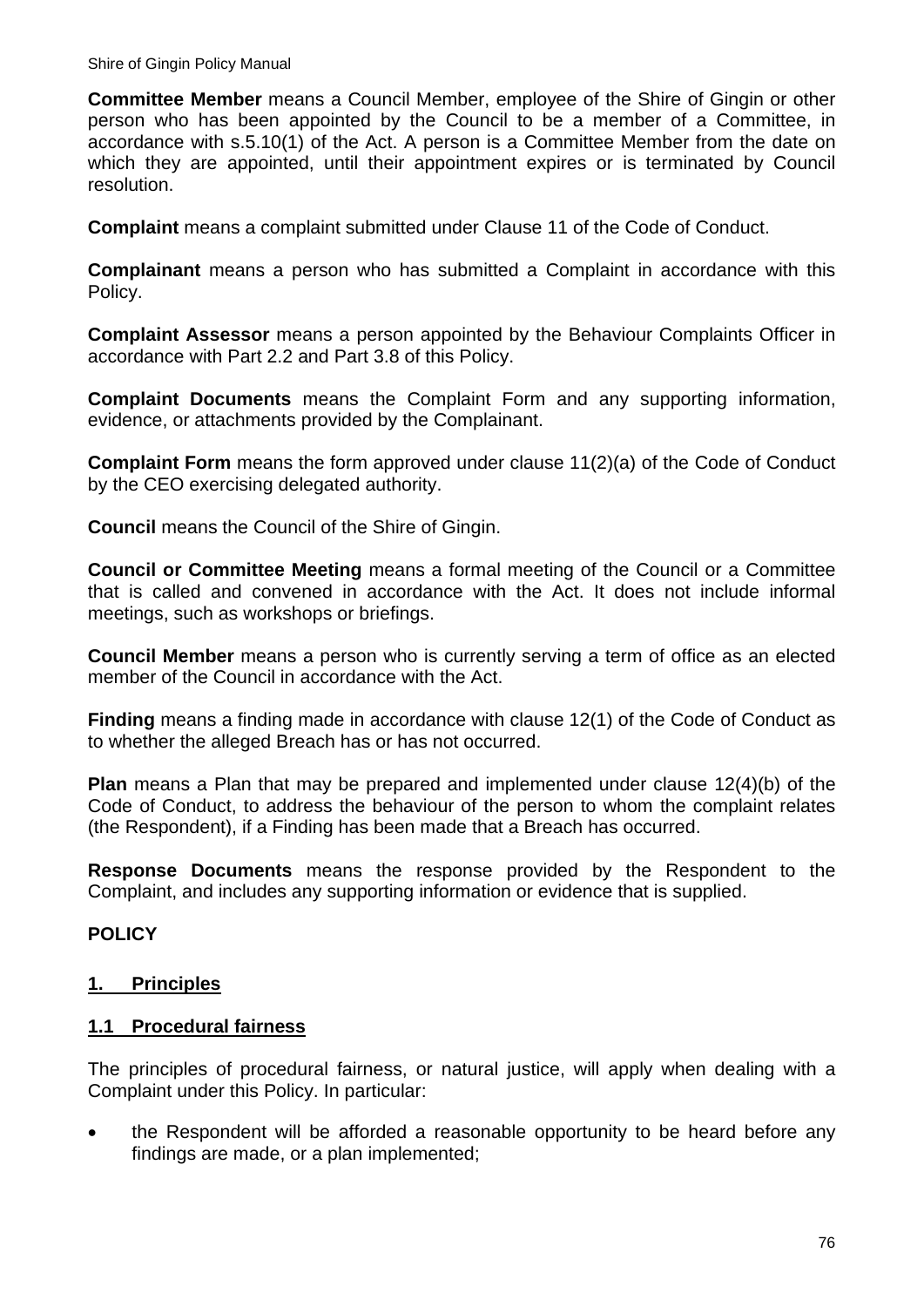- the decision maker should be objective and impartial, with an absence of bias or the perception of bias; and
- any findings made will be based on proper and genuine consideration of the evidence.

## **1.2 Consistency**

The application of this Policy should lead to consistency in process and outcomes. While each Complainant and Respondent will be dealt with according to their circumstances, and each Complaint considered and determined on its merits, similar circumstances will result in similar decisions.

### **1.3 Confidentiality**

The Shire of Gingin will take all reasonable steps to maintain confidentiality when dealing with the Complaint, in order to protect both the Complainant and Respondent.

Council Members, Local Government employees and contractors who have a role in handling a specific complaint will be provided with sufficient information to fulfil their role. They must manage this information securely, and must not disclose or inappropriately use this information.

Complainants will be made aware that:

- In order to allow the Respondent to understand and respond to the complaint against them, the name of the Complainant will be provided to the Respondent unless the Complainant provides reasons why this should not occur.
- The Complainant's contact information will not be provided to the Respondent.
- The Complainant's name and contact information will not be included in any publicly available documents such as meeting agendas or minutes.
- Complaint Documents may be subject to a Freedom of Information request, however the Complainant must be consulted before any documents are released and exemptions may apply.
- Breaches of confidentiality by the Complainant may prejudice the progress of their Complaint.

## **1.4 Accessibility**

The Shire of Gingin will ensure that information on how to make a complaint, including this Policy, is available on the Shire's website. The Shire will make information available in alternative formats if requested and considered reasonable by the Behaviour Complaints Officer.

Any person wishing to make a complaint may contact the Behaviour Complaints Officer if they require assistance in completing the complaint form or otherwise navigating the complaints process.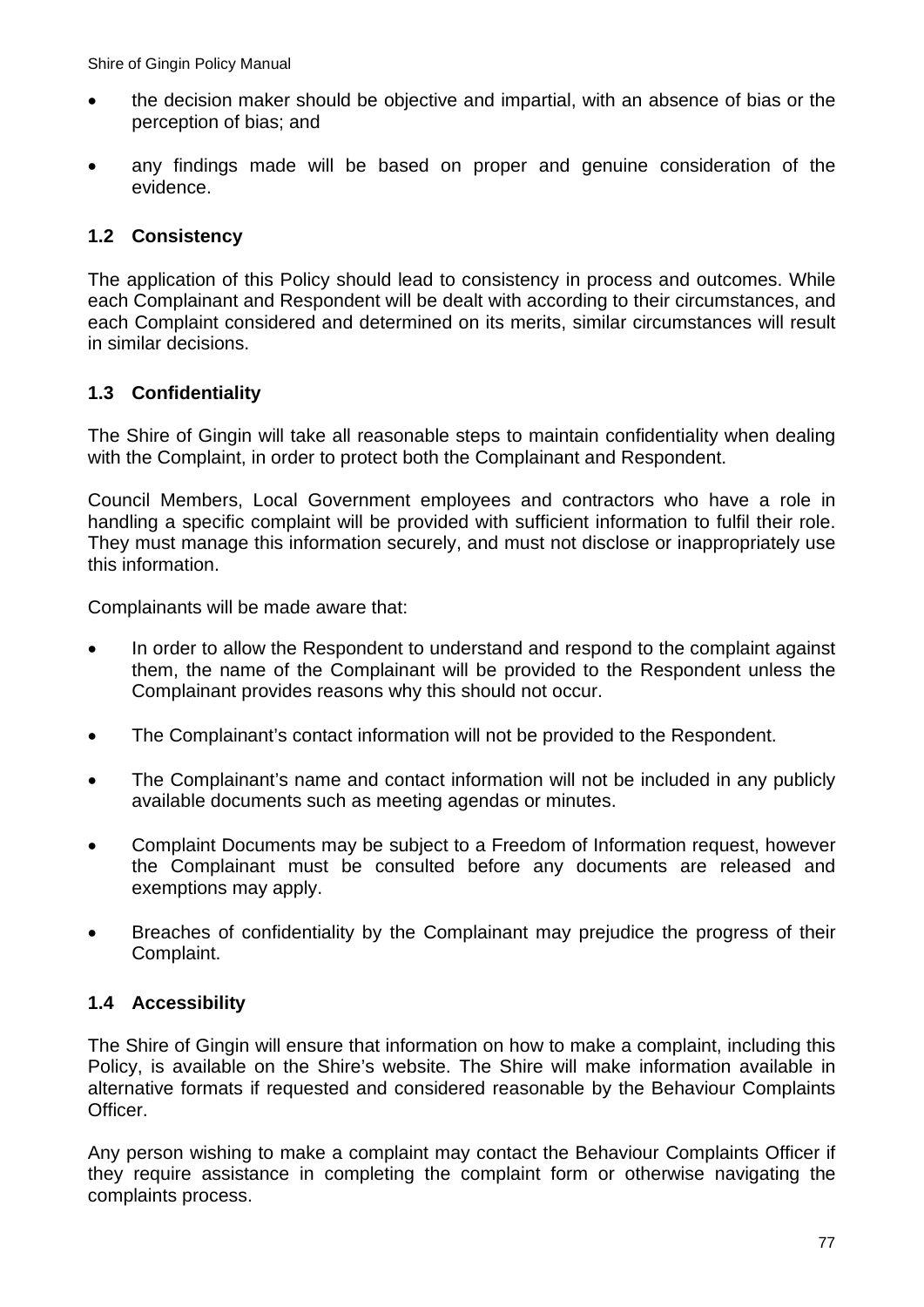#### **2. Roles**

#### **2.1 Behaviour Complaints Officer**

The Behaviour Complaints Officer is authorised in accordance with clause 11(3) of the Code of Conduct to accept complaints and withdrawal of complaints.

The Behaviour Complaints Officer is not an advocate for the complainant or the respondent. The Behaviour Complaints Officer provides procedural information and assistance to both Complainant and Respondent.

The Behaviour Complaints Officer will liaise with and provide administrative support to a Complaint Assessor appointed under this Policy.

The Behaviour Complaints Officer will facilitate the calling and convening of Council or Behaviour Complaints Committee meetings if required.

In undertaking their functions, the Behaviour Complaints Officer will apply the Principles of this Policy.

#### **2.2 Complaint Assessor**

The Complaint Assessor is appointed by the Behaviour Complaints Officer in accordance with Part 3.8 of this Policy.

The Behaviour Complaints Officer may elect to perform the role of Complaint Assessor, or alternatively to appoint a third party Complaint Assessor who will undertake the functions specified in this Policy. In undertaking their functions, the Complaint Assessor will apply the Principles of this Policy.

If a third party Complaint Assessor is appointed, then the Complaint Assessor will liaise with the Behaviour Complaints Officer to manage the administrative requirements of dealing with the Complaint in accordance with this Policy.

#### **3. Procedure**

#### **3.1 Making a complaint**

Any person may make a Complaint alleging that a Council Member, Committee Member or Candidate has behaved in a way that constitutes a breach of Division 3 of the Code of Conduct *[clause 11(1) of the Code of Conduct]*.

A Complaint must be made within one (1) month after the alleged Breach *[clause 11(2)(c) of the Code of Conduct].* 

A Complaint must be made by completing the Behaviour Complaint Form in full and providing the completed form to the Behaviour Complaints Officer.

A Complaint must be made in accordance with the Behaviour Complaint Form and specify which requirement(s) of the Code of Conduct is/are alleged to have been breached.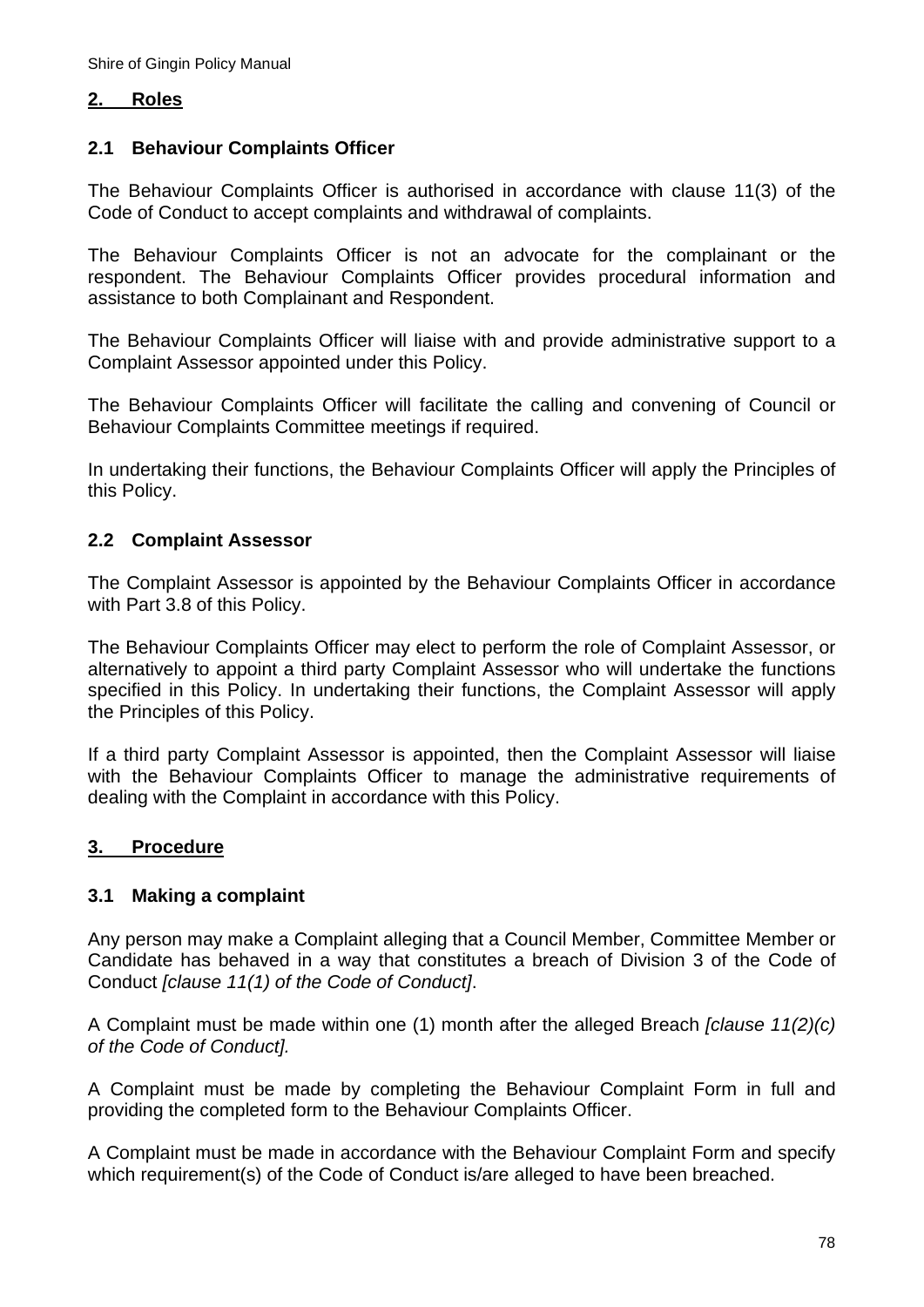A Complaint is required to include the name and contact details of the Complainant, and therefore anonymous complaints cannot be accepted.

Where a Complaint Form omits required details, the Behaviour Complaints Officer will invite the Complainant to provide this information in order for the Complaint to be progressed.

Where a Complaint is made more than 1 month after the alleged breach, the Behaviour Complaints Officer will give the Complainant written notice that the Complaint cannot be made *[clause 11(2)(c) of the Code of Conduct]*.

### **3.2 Candidate Complaints**

A Complaint in relation to a Candidate must be made in accordance with 3.1, above, but cannot be dealt with unless the Candidate is subsequently declared elected as a Council Member.

Within 7 days after receiving a Candidate Complaint, the Behaviour Complaints Officer will provide written notice:

- To the Complainant confirming receipt, and advising of the procedure for candidate complaints; and
- To the Respondent, including a summary of the complaint, and advising of the procedure for candidate complaints.

No action will be taken until the results of the election are declared by the Returning Officer. If the respondent is elected, then the complaint will be dealt with in accordance with this Policy. Timeframes that would otherwise commence on the receipt of a Complaint will be taken to commence on the election date.

If the Respondent is not elected, the Behaviour Complaints Officer will provide the Complainant with notice that the Respondent has not been elected and that the Complaint cannot be dealt with *[clause 15(1) of the Code of Conduct]*.

### **3.3 Withdrawing a Complaint**

A Complainant may withdraw their Complaint at any time before a Finding has been made in relation to the Complaint *[clause 14 of the Code of Conduct]*.

A Complainant may withdraw a Complaint by advising the Behaviour Complaints Officer in writing that they wish to do so.

After receiving a written withdrawal of the Complaint, the Behaviour Complaints Officer will take all necessary steps to terminate the process commenced under this Policy.

## **3.4 Notice to Complainant**

Within 7 days after receiving a Complaint, the Behaviour Complaints Officer will provide written notice to the Complainant that: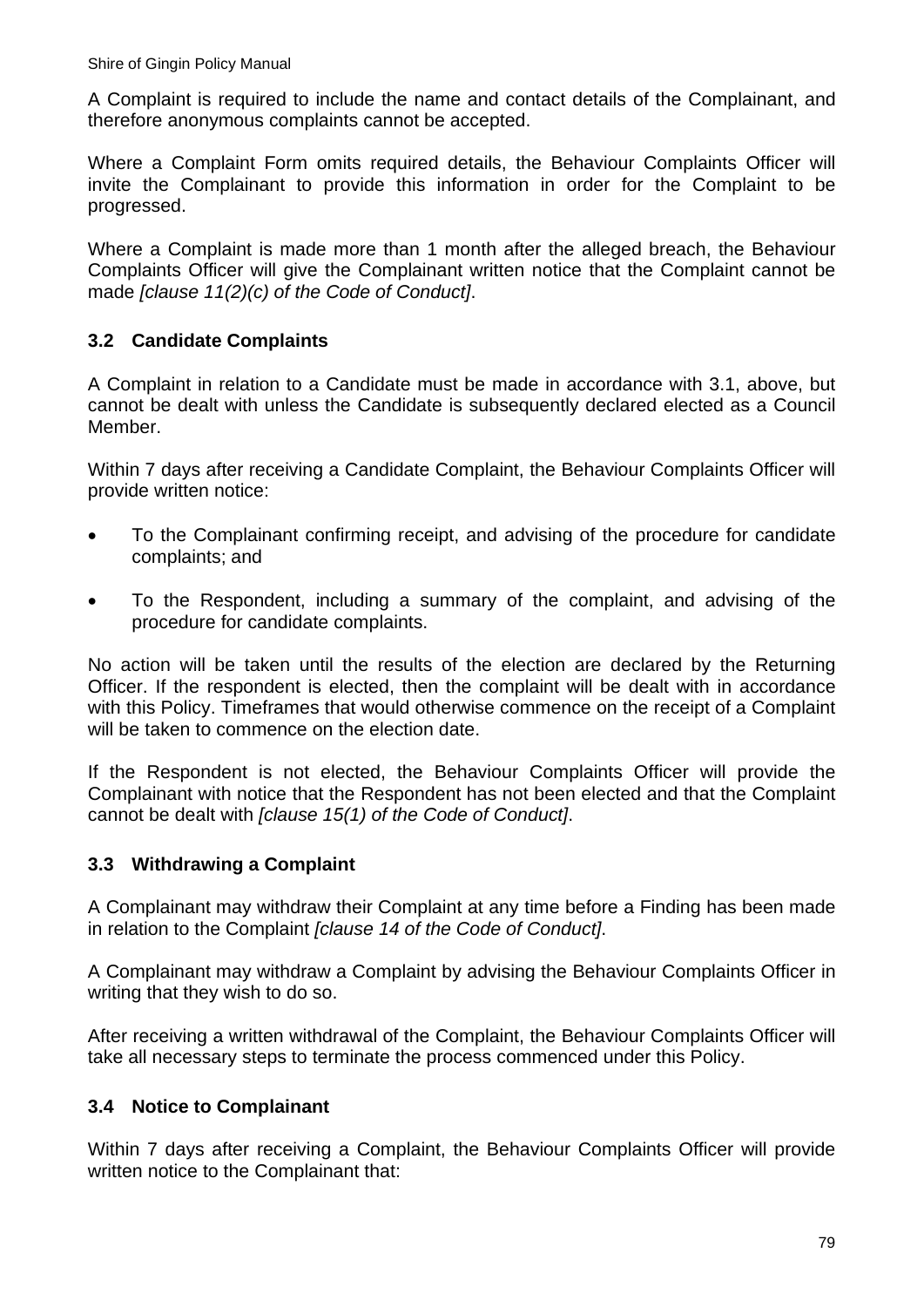- confirms receipt of the Complaint;
- $\bullet$  outlines the process that will be followed and possible outcomes;
- explains the application of confidentiality to the complaint;
- includes a copy of this Policy; and
- if necessary, seeks clarifications or additional information, including offering the option of Alternative Dispute Resolution if the Complainant has not already indicated their agreement to this on the Complaint Form.

If the Complaint Form indicates that the Complainant agrees to participate in Alternative Dispute Resolution, the Behaviour Complaints Officer will advise the Complainant of the process in accordance with Part 3.6 of this Policy.

### **3.5 Notice to Respondent**

Within 14 days after receiving a Complaint, the Behaviour Complaints Officer will provide written notice to the Respondent that:

- advises that a Complaint has been made in accordance with the Code of Conduct and this Policy;
- includes a copy of the Complaint Documents;
- outlines the process that will be followed, the opportunities that will be afforded to the Respondent to be heard and the possible outcomes;
- includes a copy of this Policy; and
- if applicable, advises that further information has been requested from the Complainant and will be provided in due course.

If the Complainant has agreed to participate in Alternative Dispute Resolution, the Behaviour Complaints Officer will ask the Respondent if they are also willing to participate in accordance with Part 3.6 of this Policy.

#### **3.6 Alternative Dispute Resolution**

The Shire of Gingin recognises that Alternative Dispute Resolution may support both parties in reaching a mutually satisfactory outcome that resolves the issues giving rise to the Complaint. Alternative Dispute Resolution requires the consent of both parties to the Complaint and may not be appropriate in all circumstances.

To commence the process, the Behaviour Complaints Officer will, as the first course of action upon receiving a Complaint, offer the Complainant and the Respondent the option of Alternative Dispute Resolution. If both parties agree to participate in Alternative Dispute Resolution, the Behaviour Complaints Officer will pause the formal process.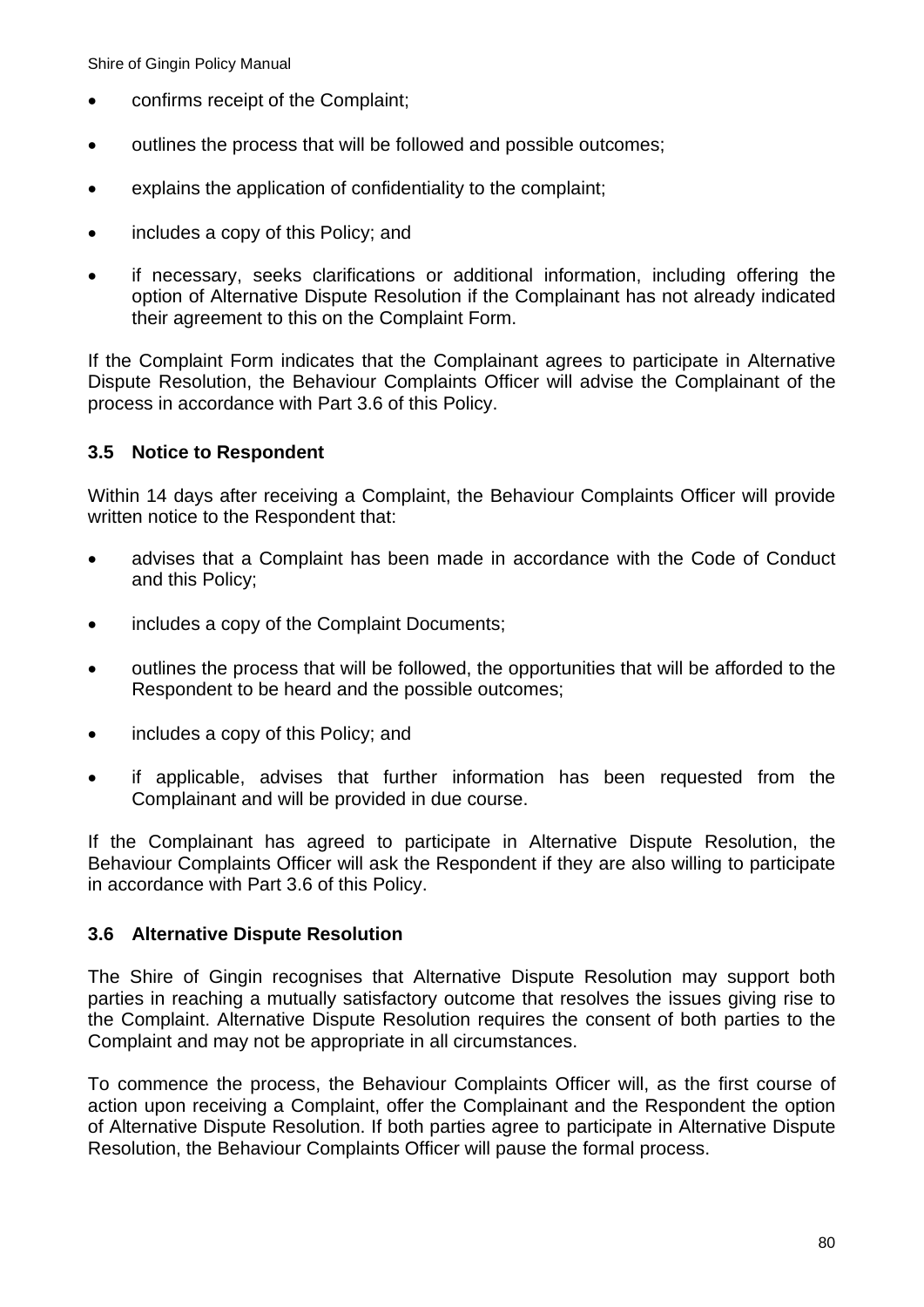The objective of Alternative Dispute Resolution will be to reach an agreed resolution that satisfies the Complainant that the formal process is no longer required, allowing them to withdraw the Complaint, in accordance with Part 3.3 of this Policy. For example, an offer by a Respondent to issue a voluntary apology in response to a Complaint, even in the absence of a request from the Complainant, qualifies for consideration as Alternative Dispute Resolution.

If Alternative Dispute Resolution is commenced, both the Complainant and Respondent may decline to proceed with the process at any time. The process may also be terminated on the advice of a third party who is providing assistance to the Local Government, such as a facilitator or mediator.

If Alternative Dispute Resolution is terminated or does not achieve an agreed outcome that results in the withdrawal of the Complaint, the Behaviour Complaints Officer will resume the formal process required under this Policy.

## **3.7 Order of Complaints**

Complaints will normally be dealt with in the order in which they are received.

If more than one Complaint is received that relates to the same alleged behaviour, the Behaviour Complaints Officer may decide to progress those Complaints concurrently.

### **3.8 Appointment of Complaint Assessor**

If Alternative Dispute Resolution is not commenced, is terminated or does not achieve an agreed outcome resulting in the withdrawal of the Complaint, the Behaviour Complaints Officer will appoint a Complaint Assessor. The Complaint Assessor may be the Behaviour Complaints Officer, or an independent third party.

The behaviour Complaints Officer will endeavour to appoint a Complaint Assessor within a reasonable period. The Behaviour Complaints Officer will provide written notice of the appointment to the Complainant and the Respondent.

### **3.9 Search of Local Government Records**

The Complaint Assessor may request the Behaviour Complaints Officer to search for any relevant records in the Shire of Gingin's Record Management System.

In particular, if the behaviour is alleged to have occurred at a Council or Committee Meeting, the Behaviour Complaints Officer will be requested to identify any Local Government records that provide evidence that may support a decision as to whether:

- the behaviour occurred at a Council or Committee Meeting,
- the behaviour was dealt with by the person presiding at the meeting, and/or
- the Respondent has taken remedial action in accordance with the Shire of Gingin Meeting Procedures Local Law 2014.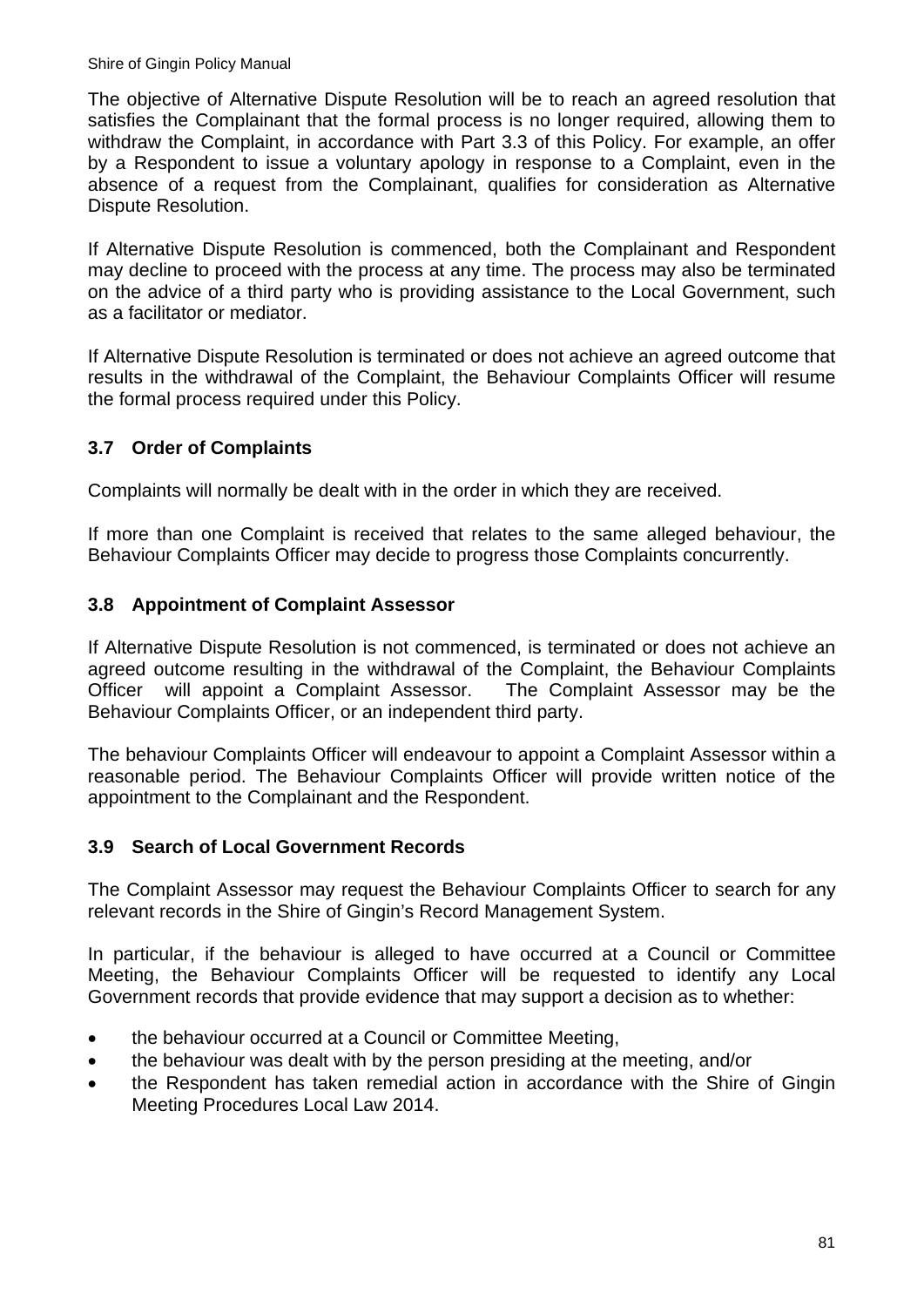The Complaints Assessor must provide the Respondent with a copy of any records that are identified. In addition, where a clarification or additional information has been sought from the Complainant by either the Behaviour Complaints Officer or the Complaint Assessor, copies must also be provided to the Respondent.

#### **3.10 Assessment of the Complaint**

The Complaint Assessor will undertake an assessment of the Complaint in accordance with the process outlined in the Notices given under Part 3.4 and Part 3.5 of this Policy.

The Complaint Assessor must ensure that the Respondent is provided with a reasonable opportunity to be heard before forming any opinions, or drafting the Complaint Report or recommendations.

#### **3.11 Complaint Report**

The Complaint Assessor will prepare a Complaint Report that will:

- outline the process followed, including how the Respondent was provided with an opportunity to be heard;
- include the Complaint Documents, the Response Documents and any relevant Local Government Records as attachments; and
- include recommendations on each decision that may be made by the Complaints Committee (if the report is prepared by an independent third party); and
- include reasons for each recommendation (if the report is prepared by an independent third party), with reference to Part 4 of this Policy.

If the Complaint Report is not prepared by an independent third party, then no recommendations will be provided, and Council will formulate a resolution based on the information presented to it.

If the Complaint Report recommends that a Plan is prepared and implemented in accordance with clause 12(4)(b) of the Code of Conduct and Part 4.4 of this Policy, the Complaint Report must include a Proposed Plan.

The Respondent will be provided with a draft copy of the Complaint Report and provided with an opportunity to make submissions prior to the Complaint Report being finalised for presentation to Council.

The Behaviour Complaints Officer will be responsible for preparation of a confidential report for consideration by Council, with the Complaint Report provided as a confidential attachment. Any recommendations contained within the Complaint Report will be included in the Officer Report as Officer Recommendations.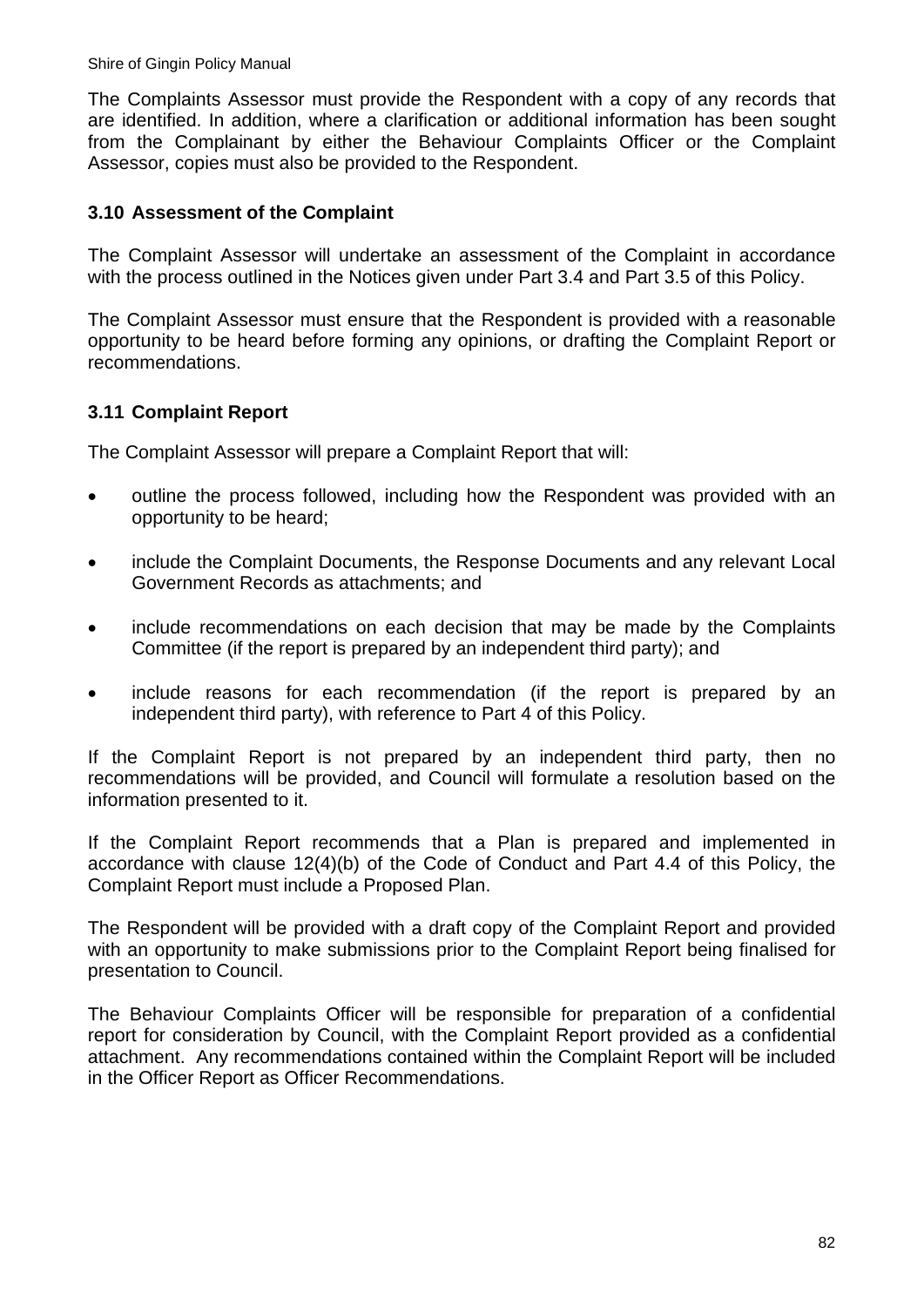### **3.12 Consideration by Council**

Complaint Reports will be considered by Council at its next available ordinary meeting. The Officer Report will be prepared on the basis that the part of the meeting that deals with the Complaint Report will be held behind closed doors in accordance with s.5.23(2) of the Act.

In accordance with the Department of Local Government, Sport and Cultural Industries' *Guidelines on the Model Code of Conduct for Council Members, Committee Members and Candidates*, all council members (including the Complainant and Respondent) are required to disclose an Impartiality Interest before debate commences.

Council will consider the Complaint Report and attachments and give due regard to the recommendations..

In accordance with Regulation 11(d)(a) of the *Local Government (Administration) Regulations 1996*, reasons for any decision that is significantly different from the Officer Recommendation must be recorded in the meeting minutes.

If the behaviour that is the subject of the Complaint is alleged to have occurred at a Council or Committee Meeting, the Council will determine whether or not to dismiss the Complaint in accordance with Clause 13 of the Code of Conduct and Part 4.2 of this Policy.

If the Council dismisses a Complaint, the Behaviour Complaints Officer must give the Complainant and the Respondent written notice of the decision and the reasons for the decision in accordance with clause 13(2) of the Code of Conduct. This concludes the process for this Complaint.

If the Complaint is not dismissed, the Council will consider the Complaint and make a Finding as to whether the alleged Breach that is the subject of the Complaint has or has not occurred, in accordance with clause 12 of the Code of Conduct and Part 4.3 of this Policy.

If the Council finds that the alleged Breach **did not** occur, the Behaviour Complaints Officer must give the Complainant and the Respondent written notice of the Finding and the reasons for the Finding in accordance with clause 12(7)(a) of the Code of Conduct. This concludes the process for this Complaint.

If the Council finds that the alleged breach **did** occur, the Council will decide whether to take no further action in accordance with clause 12(4)(a) of the Code of Conduct or prepare a plan to address the behaviour in accordance with clause 12(4)(b) of the Code of Conduct and Part 4.4 of this Policy.

If the Council decides to take no further action, the Behaviour Complaints Officer must give the Complainant and the Respondent written notice of this decision and the reasons for the Finding in accordance with clause 12(7)(a) of the Code of Conduct. This concludes the process for this Complaint.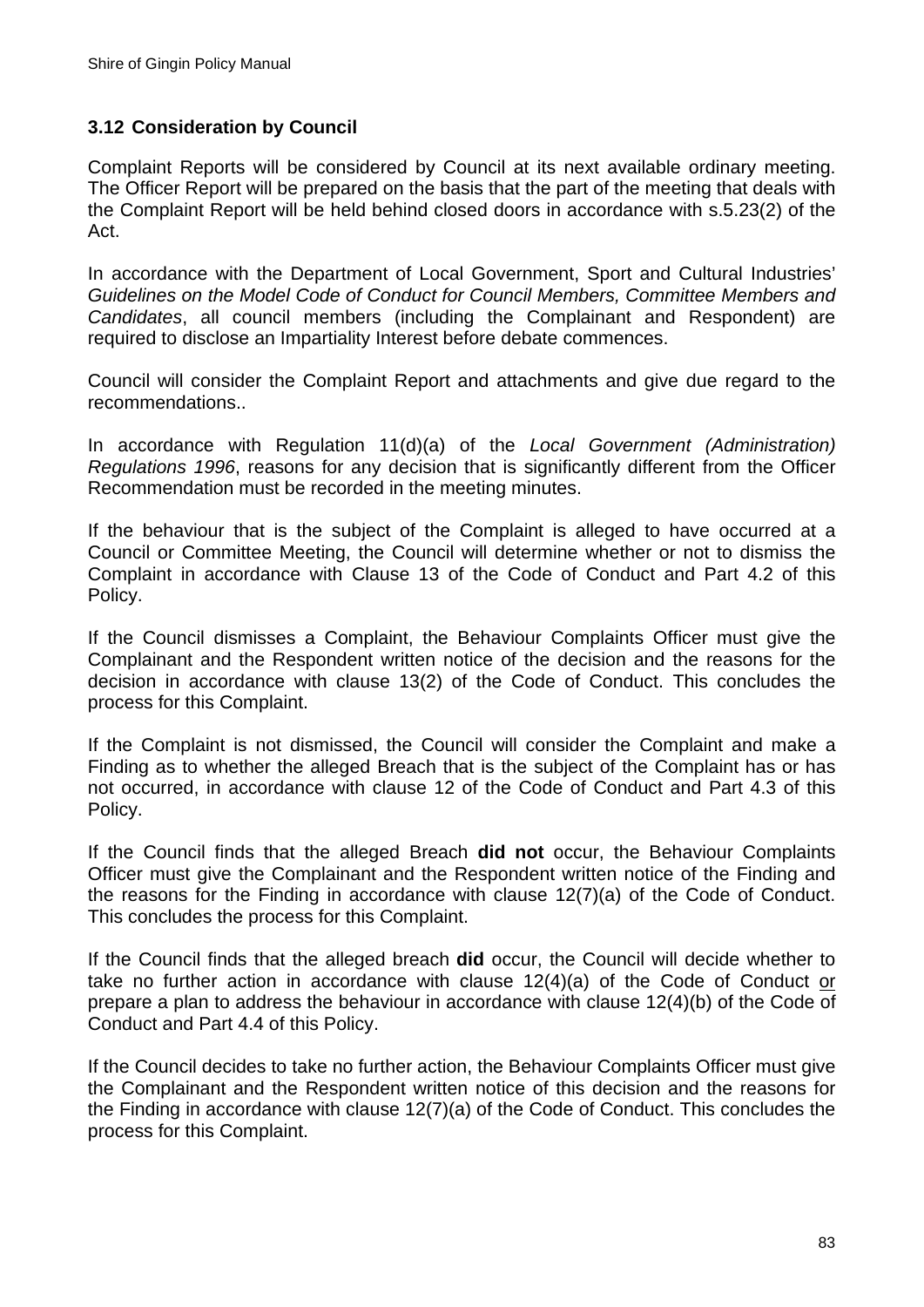If the Council decides to prepare a Plan, the Council will first consult with the Respondent in accordance with clause 12(5)\* of the Code of Conduct. The Council will consider any submissions made by the Respondent before preparing and implementing a Plan.

### **3.13 Compliance with Plan Requirement**

The Behaviour Complaints Officer will monitor the actions in timeframes set out in a Plan. Failure to comply with a requirement included in a Plan is a minor breach under section 5.105(1) of the Act and clause 23 of the Code of Conduct.

The Behaviour Complaints Officer must provide a report advising Council of any failure to comply with a requirement included in a Plan.

### **4. Decision Making**

### **4.1. Objective and Principles**

All decisions made under this Policy will reflect the Policy Objectives and the Principles included in Part 1 of this Policy.

### **4.2. Dismissal**

The Council must dismiss a Complaint in accordance with clause 13(1)(a) and (b) of the Code of Conduct if it is satisfied that -

- (a) the behaviour to which the Complaint relates occurred at a Council or Committee Meeting; and
- (b) either
	- (i) the behaviour was dealt with by the person presiding at the meeting; or
	- (ii) the Respondent has taken remedial action in accordance with the Shire of Gingin Meeting Procedures Local Law 2014

### **4.3. Finding**

A Finding that the alleged breach has occurred must be based on evidence from which it may be concluded that it is more likely that the breach occurred than that it did not occur [clause 12(3) of the Code of Conduct].

This may involve first considering whether the behaviour occurred, on the balance of probabilities, and then whether that behaviour constituted a breach of a requirement of Division 3 of the Code of Conduct.

### **4.4. Action**

In deciding whether to take no further action, or prepare and implement a Plan, the Council may consider:

• the nature and seriousness of the breach(es):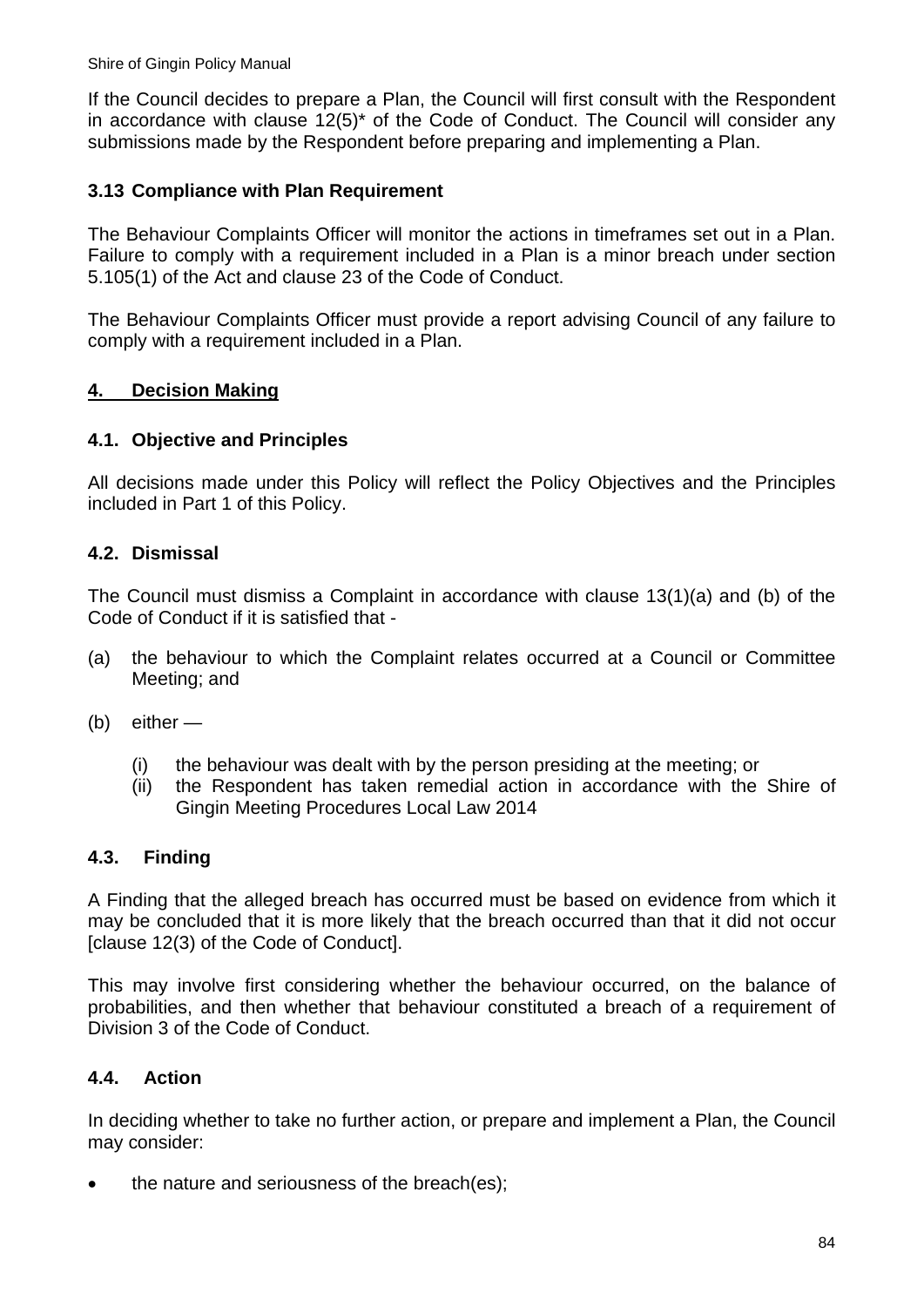- the Respondent's submission in relation to the contravention;
- whether the Respondent has breached the Code of Conduct knowingly or carelessly;
- whether the Respondent has breached the Code of Conduct on previous occasions;
- likelihood or not of the Respondent committing further breaches of the Code of Conduct;
- personal circumstances at the time of conduct;
- need to protect the public through general deterrence and maintain public confidence in Local Government; and
- any other matters which may be regarded as contributing to or the conduct or mitigating its seriousness.

#### **4.5. Plan Requirements**

The proposed Action Plan will outline:

- The behaviours of concern;
- The actions to be taken to address the behaviour(s);
- Who is responsible for the actions; and
- An agreed timeframe for the Plan action(s) to be addressed by the Respondent.

The Plan may include requirements for the Respondent to do one (1) or more of the following:

- **e** engage in mediation;
- undertake counselling;
- undertake training;
- take other action the Council considers appropriate (e.g. an apology).

The Proposed Plan should be designed to provide the Respondent with the opportunity and support to demonstrate the professional and ethical behaviour expected of elected representatives expressed in the Code of Conduct.

#### **GOVERNANCE REFERENCES**

| <b>Statutory Compliance</b>      | Local Government Act 1995                                                                |  |  |  |  |
|----------------------------------|------------------------------------------------------------------------------------------|--|--|--|--|
|                                  | Local Government (Model Code of Conduct) Regulations 2021                                |  |  |  |  |
| <b>Industry Compliance</b>       | Department of Local Government, Sporting and Cultural Industries Guidelines on the       |  |  |  |  |
|                                  | Model Code of Conduct for Council Members, Committee Members and Candidates              |  |  |  |  |
| <b>Organisational Compliance</b> | Shire of Gingin Code of Conduct for Council Members, Committee Members and<br>Candidates |  |  |  |  |